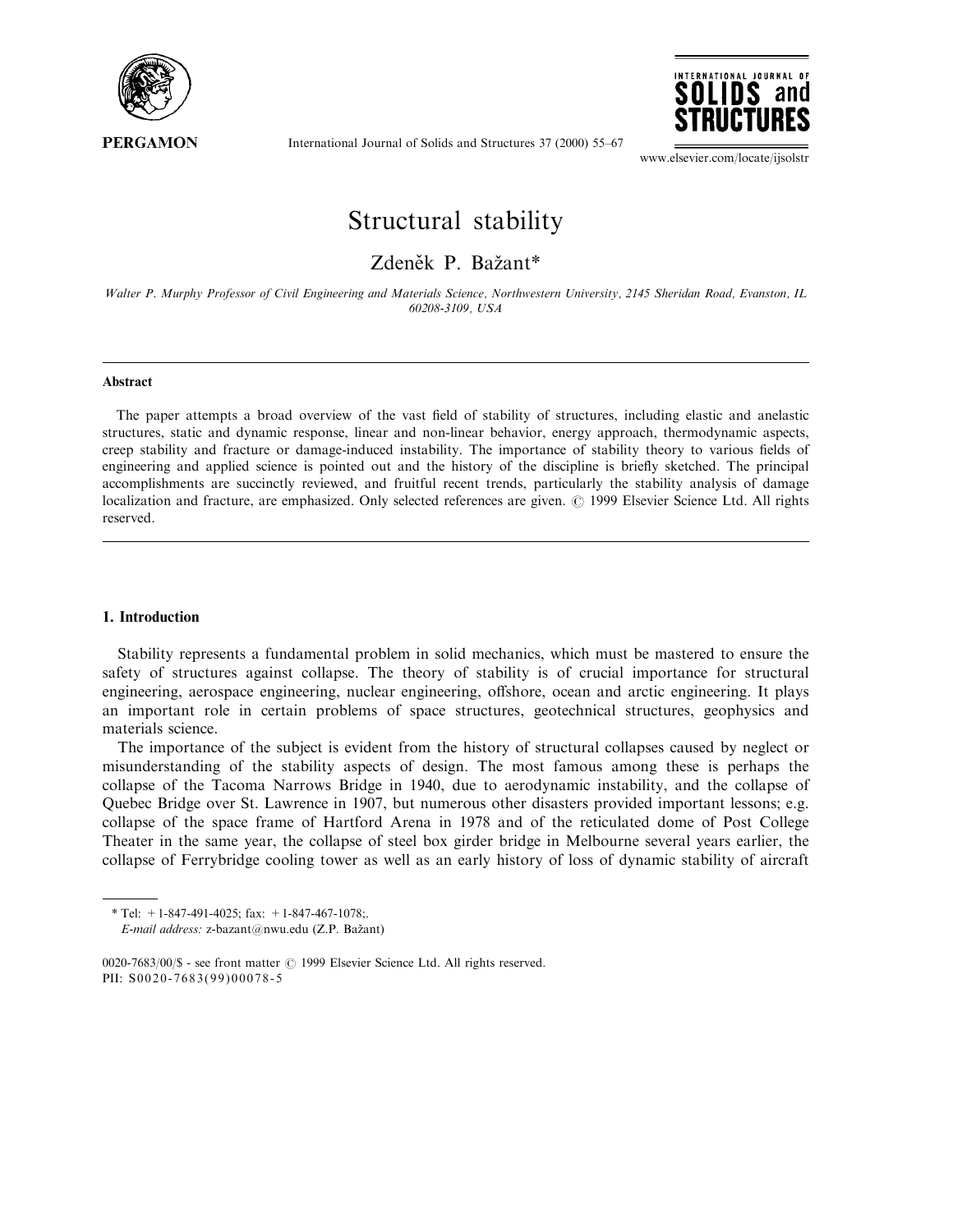wings, or control in rocket propulsion, instability failures of mountain slopes, open or underground excavations, ocean oil platforms, etc.

Stability analysis in solid mechanics began with Euler's solution of buckling of an elastic column (Euler, 1744). Most basic linear elastic problems of structural stability were solved by the end of the 19th century, although further solutions have been appearing as new structural types were being introduced. The twentieth century has witnessed a great expansion of the stability theory into nonlinear behavior, caused either by large deflections or by nonlinearity of the constitutive law of the material. In the second half of this century, dynamic stability, important especially for non-conservative systems, became reasonably well understood. Certain aspects, such as chaos attracted attention nevertheless only during the last few decades, and so did the intricate nonlinear aspects of post-critical behavior in static instabilities. The greatest emphasis is currently being placed on the analysis of instabilities and bifurcations caused by propagation of softening damage or fracture in materials, which is important not only from the physical and engineering viewpoint, but also from the viewpoint of computational modeling.

Most of the subjects covered in this brief overview are expounded in detail in the book by Bažant and Cedolin (1991), which is henceforth referenced as [BC].

#### 2. Stability of columns, frames and arches

The concept of a critical load of an elastic structure at which the equilibrium bifurcates was introduced by Euler (1744) who also provided the solutions of critical loads of columns with various end restraints. Experiments, however, could not verify the calculated critical loads. This fact was explained by Young (1807), who realized that imperfections such as initial curvature, initial bending moments or load eccentricity play an important role and derived a formula for what is known today as the magnification factor for deflections and bending moments in columns due to axial load. Kirchhoff (1859) extended the theory to geometrically non-linear large deflections and provided an elegant solution of the deflection curve, called the elastica, in terms of elliptic integrals. The effect of shear, which is manifest in columns with a low effective shear stiffness, was clarified by Engesser (1889) (ignorance of his solution decades later was unfortunately the prime cause for the collapse of the Quebec Bridge in 1907, precipitated by buckling of one latticed diagonal of a truss having insufficient shear stiffness).

The flexibility method of analysis of frames was extended to critical load analysis by formulating the dependence of the flexibility matrix of the column on its axial force (von Mises and Ratzersdorfer, 1926; Chwalla, 1928), and the same was soon done for the stiness matrix (James, 1935; Livesley and Chandler, 1956). The flexibility method, applied to the primary statically determinate structure of a redundant frame, can also be used but can be misleading if there are many statically indeterminate internal forces because the flexibility matrix of the primary structure, unlike the stiffness matrix of the original structure, can and typically does, lose positive definitiveness before the first critical load.

The matrix stiffness method in the form of finite elements of beams has been proven more suitable for computer analysis and has made the calculation of the critical loads of elastic frames a routine problem. For large regular frames, the critical loads can be obtained analytically by methods of difference calculus [BC, sec. 2.9]. Even simpler analytical solutions can be obtained by approximating the regular frame with a micropolar continuum [BC, sec. 2.10].

A considerably more difficult problem is the buckling of slender high arches or rings. Boussinesq's initial solution of a two-hinge arch was later corrected by Hurlbrink (1908), but a good understanding of arbitrary statically indeterminate arches was not reached until the 1970's.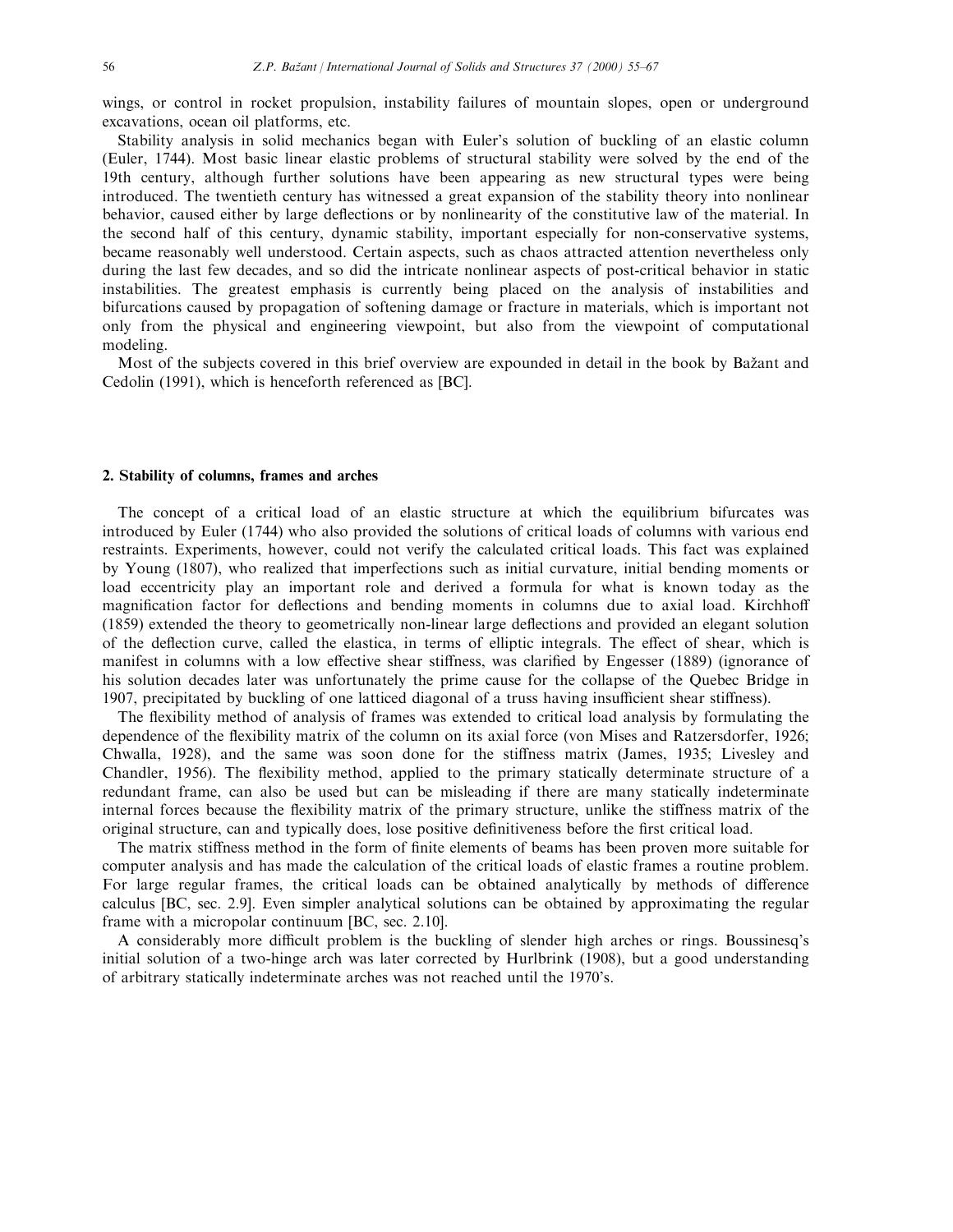#### 3. Dynamic instabilities and chaos

A structure can lose stability while under accelerated motion. The treatment of dynamic instabilities necessitates a general stability definition which was contributed by Liapunov (1893). Roughly, it states that the motion of a structure is stable if any possible small change in the initial conditions can lead only to a small change in the response. This is important for non-conservative loads, for example, those produced by wind and generally by fluids or by jet propulsion. Solutions of instabilities of columns under various idealized non-conservative loads such as the follower forces occupied mechanicians in the middle of the century.

Dynamic instability, also called flutter, is an important consideration for aircraft wings, suspension bridges, tall chimneys, guyed masts and other structures (Simiu and Scanlan, 1986). Another type of instability, important for foundations of rotating machinery as well as bridge columns, is the parametric resonance, engendered by the fact that the axial displacement of a column has double the frequency of its lateral vibrations, permitting them to resonate with a load of that frequency. An idealized form of the problem leads to Mathieu differential equation, which was solved approximately by Rayleigh (1894).

An important special case are conservative systems, for which a theorem due to Lagrange (1788) and Dirichlet states that the system is stable if its potential energy is positive definite. This theorem makes it possible to forgo dynamic analysis and reduce the stability problem to an investigation of the shape (and topology) of the potential energy surface as a function of the generalized displacements of the structure. Only limited success has been obtained in a search for functions similar to potential energy, called Liapunov functions, which would decide the stability of non-conservative systems.

The Coriolis (gyroscopic) force, even though it does no work, was found to be the reason for stability of shafts rotating at supercritical speeds. An interesting phenomenon is that nonconservative systems such as rotating machinery stabilized by gyroscopic forces, fluid conveying pipes, aircraft wings and structures under follower forces can be destabilized by damping (Semler et al., 1998; Crandall, 1995; Nissim, 1965).

Recently, the problem of chaotic vibrations of strongly non-linear systems has attracted enormous attention. In such systems, the long-time response may appear completely unpredictable but its trajectory in the phase space exhibits a certain order, being attracted to the fractal basins (Thompson, 1982, 1989, 1986, 1986).

#### 4. Energy methods, post-critical behavior and catastrophe theory

The Lagrange-Dirichlet theorem reduces stability analysis of conservative systems to a check of the positive definiteness of the tangential stiffness matrix of the structure. As a consequence of Liapunov's theorem, the critical loads can be determined from the stiness matrix of the linearized system, for which the potential energy is quadratic.

The post-critical behavior is characterized by the higher than quadratic terms of the potential energy as a function of generalized displacements. The basic types of post-critical behavior can be classified as stable symmetric (which is always imperfection insensitive), unstable symmetric, and asymmetric (which are both imperfection sensitive, the latter more than the former). For all systems, the initial post-critical behavior is described by Koiter's (1945) power laws, a celebrated result of stability theory according to which, for every elastic structure, an imperfection causes a reduction of the maximum load proportional to either the 2/3 or the 1/2 power of the imperfection magnitude, for all elastic systems. Moderate reductions due to imperfections occur in some types of elastic frames, but in cylindrical shells subjected to axial compression or bending and in spherical domes the maximum load reduction due to inevitable imperfections is major, down to about 1/8 to 1/3 of the critical load.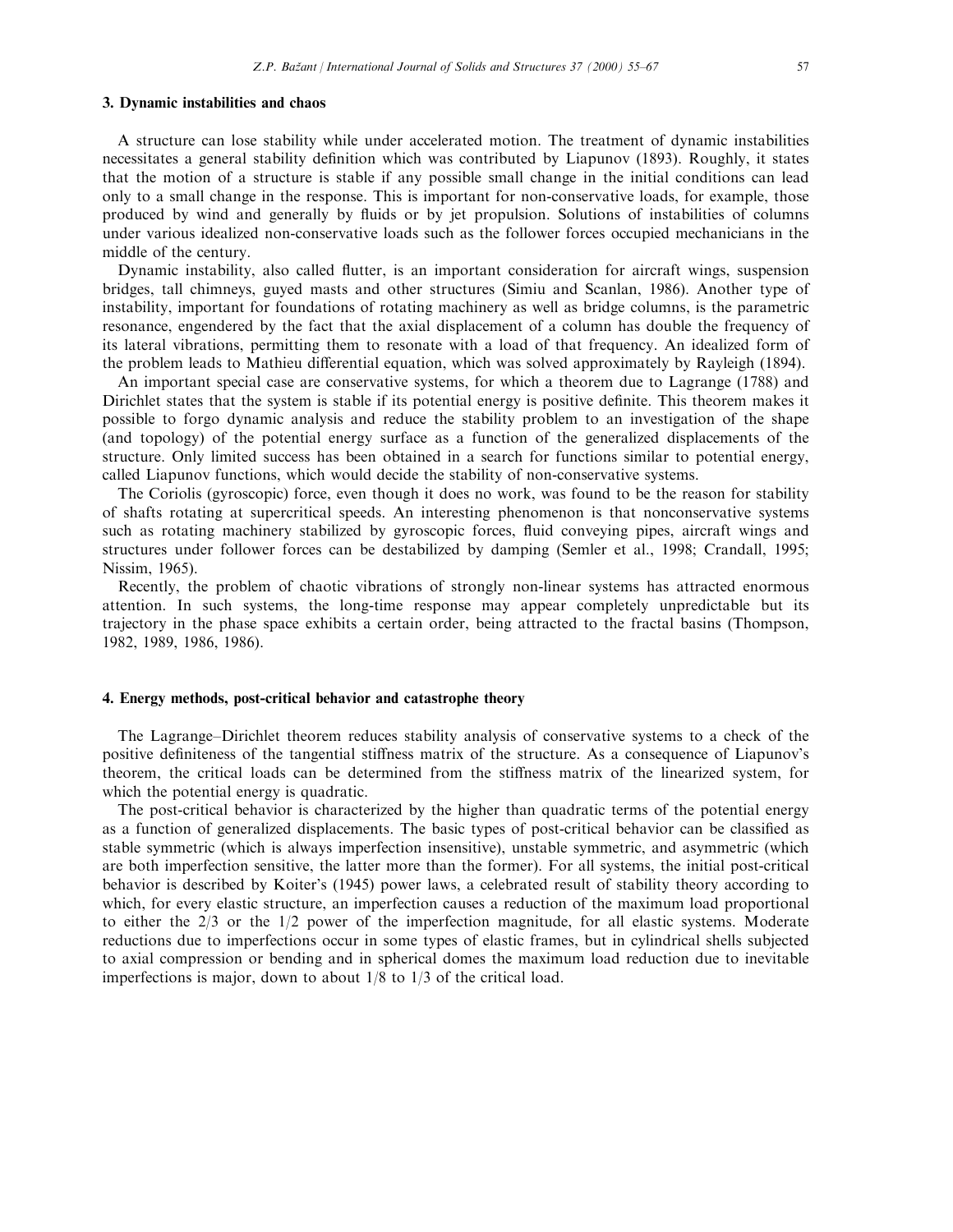Another important type of instability of elastic systems is the snapthrough. It occurs in nonlinear systems in which bifurcation with symmetric deflections does not exist, e.g., in flat arches or shallow shells.

The topology of the potential energy surface near the critical load can give rise to very intricate postcritical behavior. Similar behavior occurs in many problems of physics and other sciences. It has recently been intensely studied in the theory of catastrophes (Thompson, 1982, 1989, 1986). A famous result is Thom's (Thom, 1975) proof that for systems with no more than two generalized displacements and no more than four control parameters involving the loads and imperfection magnitudes, there exist no more than seven fundamental catastrophes, called the fold, cusp, swallowtail, butterfly, hyperbolic umbilic, elliptic umbilic, and parabolic umbilic.

The potential energy is also useful as the basis of approximate solutions of critical loads and postcritical behavior. A fundamental role is played by Rayleigh's quotient (Rayleigh, 1894) whose evaluation on the basis of an approximate deflection curve or surface is known to yield an upper bound on the exact critical load. When a column or beam structure is statically determinate, a closer upper bound is obtained from the Timoshenko quotient (Timoshenko and Gere, 1961), which is nothing but the Rayleigh quotient for a reduced-order (second-order) differential equation for beam-column. Minimizing the Rayleigh quotient calculated from the deflection surface expressed as a linear combination of a complete system of chosen linearly independent functions is equivalent to the Ritz direct variational method. The minimization approaches the critical load from above.

In view of structural safety, methods providing lower bounds would be preferable. However, this problem is much more difficult, and the available bounds are usually not close [BC sec. 5.8].

The potential energy expression is also useful for deriving the differential equation of the problem and the boundary conditions via the calculus of variations.

#### 5. Thin-wall beams, plates and shells

Long thin-wall beams, such as metallic cold-formed profiles and steel or concrete girders for bridges or buildings represent long shells which can be approximately treated by a semi-variational approach (Kantorovich variational method), in which the basic deformation modes of the cross section are judiciously selected so that the potential energy, as well as the corresponding differential equation resulting by variational calculus, be one-dimensional. For open cross sections, the most important deformation mode is the warping of the cross section, with the bimoment being the associated force variable. The problem of warping torsion is amenable to simple formulas for lateral buckling and axial torsional buckling of beam columns. For more complicated deformation modes characterizing box cross sections, systems of ordinary differential equations have been solved numerically, both for linear analysis of the critical load and for large nonlinear post-critical deflections.

The critical loads of elastic rectangular or circular plates are easily solved by series expansions. An interesting point is that among the many critical loads of plates (as well as shells), the lowest one often does not correspond to the longest wavelength of the deflection profiles. Studies of postcritical behavior, beginning with von Kármán (1910) and Föppl (1907), have shown that plates are generally not imperfection sensitive and, in fact, possess normally a huge postcritical reserve, which is, however, mobilized only at very large deflections. The limit capacity in postcritical deflections is reached by plasticization of the plate, which develops ridge-shaped buckles causing the plate to act approximately as a truss. Using such a truss analogy, simple formulas have been developed for the maximum loads of rectangular plates (von Kármán et al., 1932), with the remarkable property that the maximum distributed load is independent of the plate dimensions.

The theory of shell buckling has had a fascinating history with a long gestation. After the critical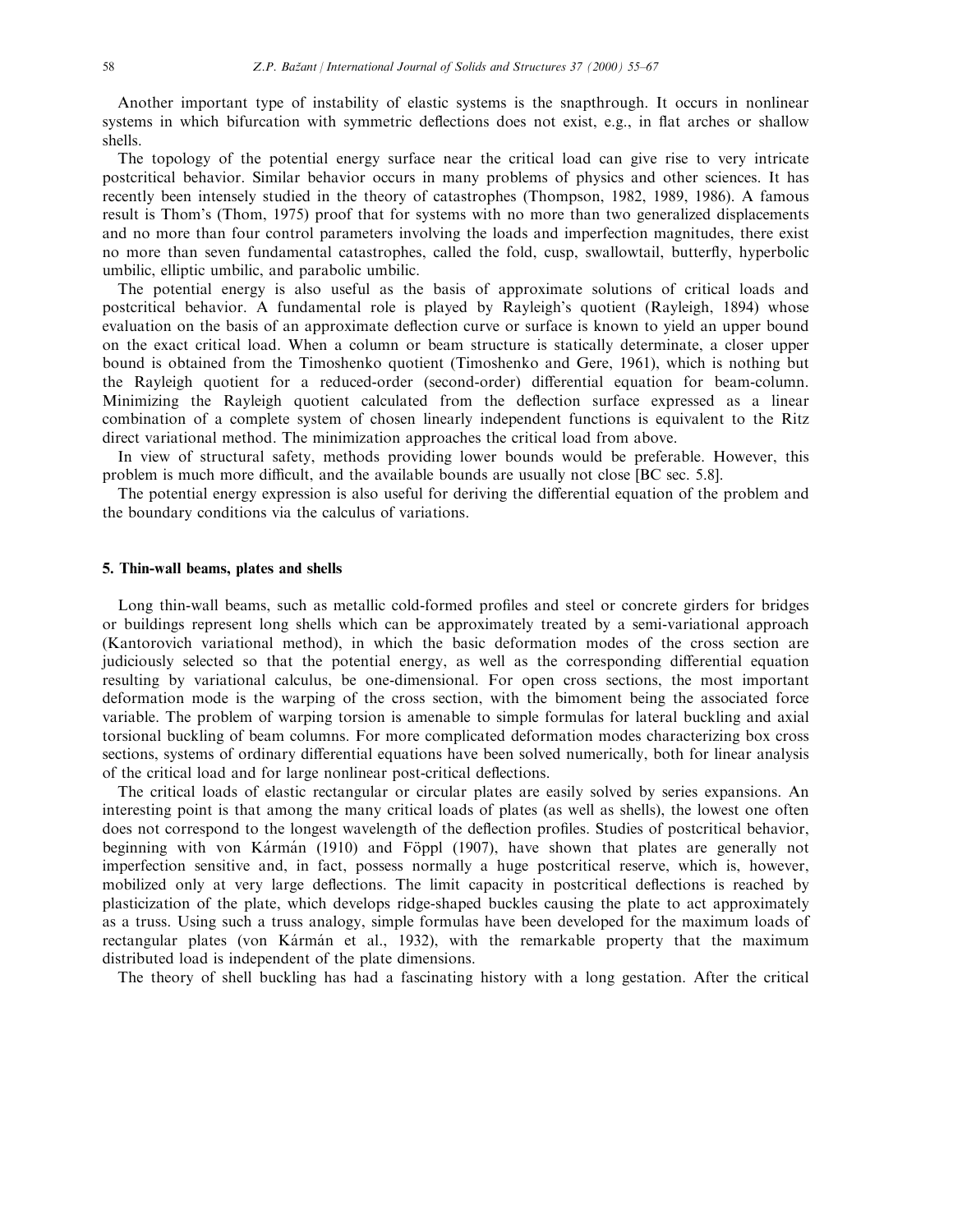loads of pressurized spherical and axially compressed cylindrical shells were solved early in the century (Lorenz, 1908; Timoshenko, 1910 and Southwell, 1914), experiments showed failure loads that were about 3 to 8 times smaller. This disagreement was much debated and was not explained until von Karman and Tsien (1941) in their seminal paper found the explanation in highly non-linear postcritical behavior which causes the bifurcation at critical load to be strongly asymmetric. This explanation was later found to fit the general postcritical theory of Koiter (1945). It further took several decades to experimentally demonstrate that the theoretical loads of shells can indeed be closely approached provided the imperfections are extremely small (Almroth et al., 1964; Tennyson, 1969; Tennyson and Chan, 1990). Another reason for the extreme imperfection sensitivity of shells is that there exist many different buckling modes with critical loads so close that they interact. The calculation of failure loads of imperfect shells is a difficult problem, even with finite elements (Budiansky and Hutchinson, 1964, 1971; [BC ch. 7]). Therefore, the practice relies on an empirical correction of the critical load by an empirical 'knock-down' factor, whose values have been tabulated for many typical shell forms.

Usually the rise of the buckles on the shell surface can be considered as shallow. This is assumed in the shallow shell theory, in which the problem of critical load of a cylindrical shell can be reduced to one 8th order partial differential equation for the deflection (Donnell, 1934). For general shells, the problem leads to a system of eight first-order partial differential equations, known as the Donnell-Mushtari–Vlasov theory. In sandwich plates and shells, interaction of global and local buckling is important (Plantema, 1966)

#### 6. Buckling of elasto-plastic structures

In 1889, Engesser (1889) suggested that the critical load of an inelastic column is obtained by simply replacing the elastic modulus with the tangent modulus for loading. But in 1895 he reversed himself (Engesser, 1895, 1899) by proposing that a certain geometry-dependent weighted average of the moduli for loading and unloading, called the reduced modulus, should be used. This theory was later refined and extended by von Kármán (1910). After blatant disagreements with measurements on aluminum alloys were detected in aeronautical industry, Shanley (1947), in an epoch-making paper, showed that Engesser's (Engesser, 1889) original proposal, namely the initial tangent modulus value, should be used because the column does not buckle at constant load, but at increasing load.

Shanley's theory, which was generalized by Hill (1958), is today generally accepted for calculating the first bifurcation of an elastoplastic structure. The fact that a structure must buckle at its first bifurcation load was later established by analysis of imperfections, and still later much more easily on the basis of entropy increment calculation ([BC sec. 10.2], Bažant, 1988). A salient feature of elastoplastic buckling is that the structure is not at the stability limit at the bifurcation state and that the deflected postbifurcation states are stable.

The distinction between the critical loads of Engesser's reduced modulus theory and Shanley's tangent modulus theory is small for materials such as mild steel, which reach a horizontal yield plateau abruptly. However, hot-rolled steel profiles indicated a large difference between the tangent modulus load and the reduced modulus load. This fact had remained puzzling until it was discovered that the reason consists in large thermal stresses locked in after cooling (Osgood, 1951; Yang et al., 1952), which cause that the diagram of the axial force versus shortening of the column is smoothly curved, without a sudden transition to a yield plateau.

Measurement of bifurcation loads further provided a surprising result with important consequences for the theory of plastic constitutive equation. Tests of torsional buckling of cruciform columns (Gerard and Becker, 1957), in which the critical load depends on the initial tangent modulus for shear, revealed that Hencky's simple deformation theory, criticized in other respects, gives correct results while the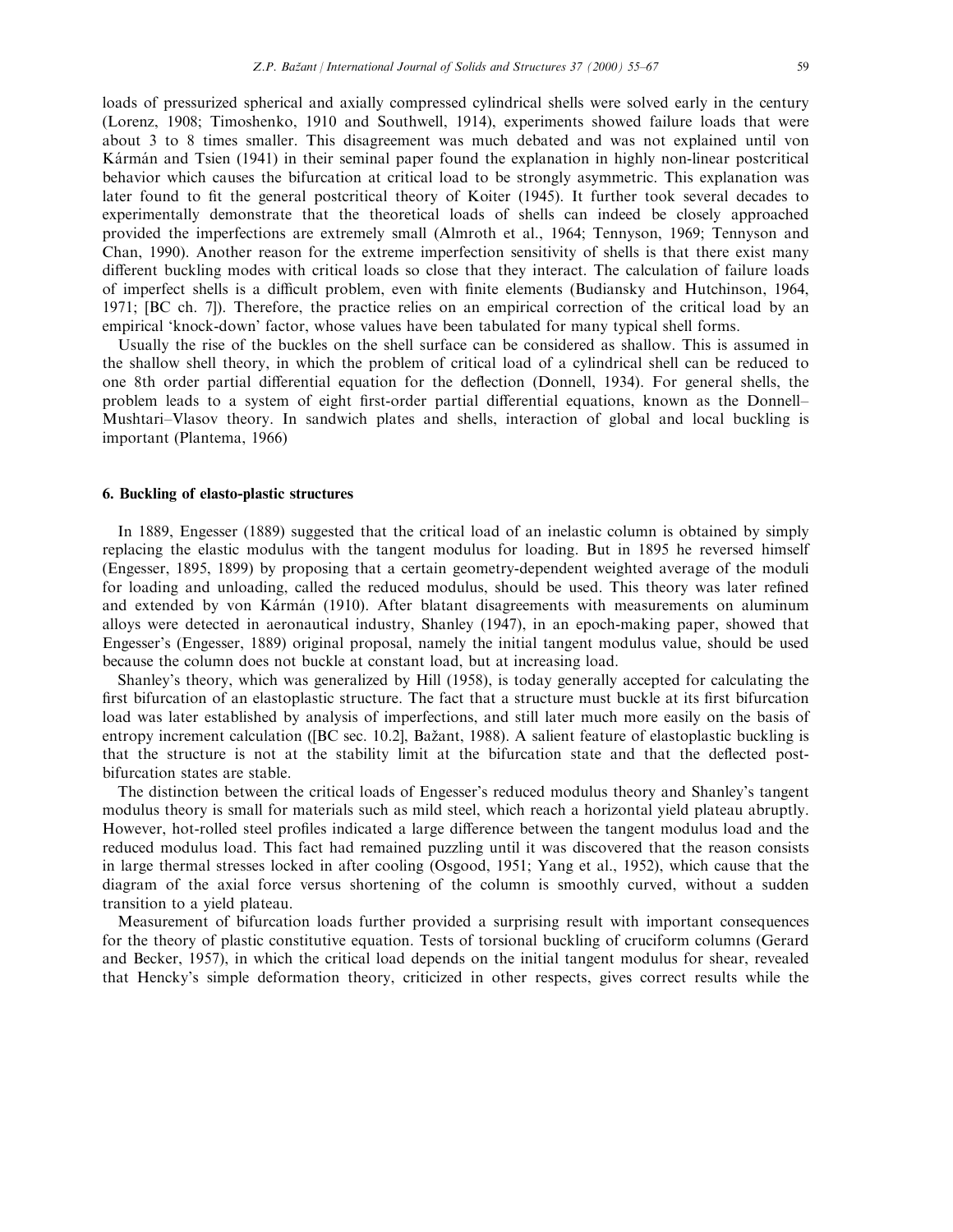incremental plasticity theories based on a single loading surface (e.g. von Mises or Tresca) give values much too high (Hutchinson, 1974). Very complicated behavior is observed in reinforced concrete columns, in which inelastic deformations are combined with tensile cracking and bond slip ([BC], Sec. 8.5; Bažant and Xiang,  $1997a$ , b).

Large plastic deflections of columns need to be understood for predicting the energy absorption capability of the impact, blast, or earthquake. For very large deflections of very slender columns, one can assume formation of plastic yield hinges, which greatly simplifies the calculations. A difficult problem, attacked by finite-strain finite element solutions (e.g. Needleman, 1982; Tvergaard, 1982), has been the localization of plastic strain such as necking in tensioned bars. Plastic localization instabilities are important for the bursting of pipes and other shells due to internal pressure, for bending failure of tubes due to ovalization of the cross section, and for postcritical reserves in plates and thin-wall girders.

#### 7. Thermodynamic analysis of structural stability

Although stability of an inelastic structure can be decided by analyzing the effects of all possible imperfections, it is much simpler and more general to use a thermodynamic approach. Since an inelastic structure is normally far from a state of thermodynamic equilibrium at which all the dissipative processes would come to a standstill, the use of irreversible thermodynamics would in principle be necessary.

The classical thermodynamics, which deals only with states infinitely close to thermodynamic equilibrium (and is much simpler), can nevertheless be used by introducing the hypothesis of a tangentially equivalent inelastic structure [BC, ch. 10]. The existence of such a structure is of course tacitly implied in finite element programs in which the loading increments are analyzed on the basis of tangential stiness. Because various combinations of loading and unloading are possible, there is generally a number of tangentially equivalent elastic structures to consider.

Having reduced the problem to elastic structures, one can introduce the incremental internally produced entropy of the structure-load system as well as thermodynamic potentials such as the incremental total energy, Gibbs' or Helmholtz's free energy or enthalpy, which represent the thermodynamic potentials under adiabatic and isothermal conditions, and with either the generalized displacements or the associated forces as the variables. Simple thermodynamic criteria for stability of inelastic structures in the pre-peak and post-peak deflections and for snapback behavior under various types of load control, displacement control, and mixed control have been established [BC, sec. 10.1– 10.2]. Generally it appears that stability is decided by the positive definiteness of the second variation of these potentials, which represents the second-order work based on the tangential stiffness matrix and is equivalent to the negative of the entropy increment of the structure-load system.

Thermodynamic analysis makes it also possible to determine which branch is followed by the structure after a bifurcation. To this end, one may consider a deviation from equilibrium at constant values of independent variables and changing controls (loads), and subsequent approach at constant controls to a new equilibrium on one or another branch of the post-bifurcation equilibrium path. The path that is followed is that for which the second-order increment of entropy on approach to the new equilibrium state is maximized.

The bifurcation state itself is indicated by singularity of the tangential stiffness matrix [BC, ch. 10, Hill, 1958, 1962; Maier et al., 1973; Petryk, 1985b; Nguyen, 1987]. The tangential stiffness matrix that decides the first bifurcation is determined under the assumption that the tangential modulus for loading applies at all points of the structure. When the lowest eigenvalue of this matrix becomes negative, the bifurcation point has been passed. But the structure is not necessarily unstable, and for this reason, a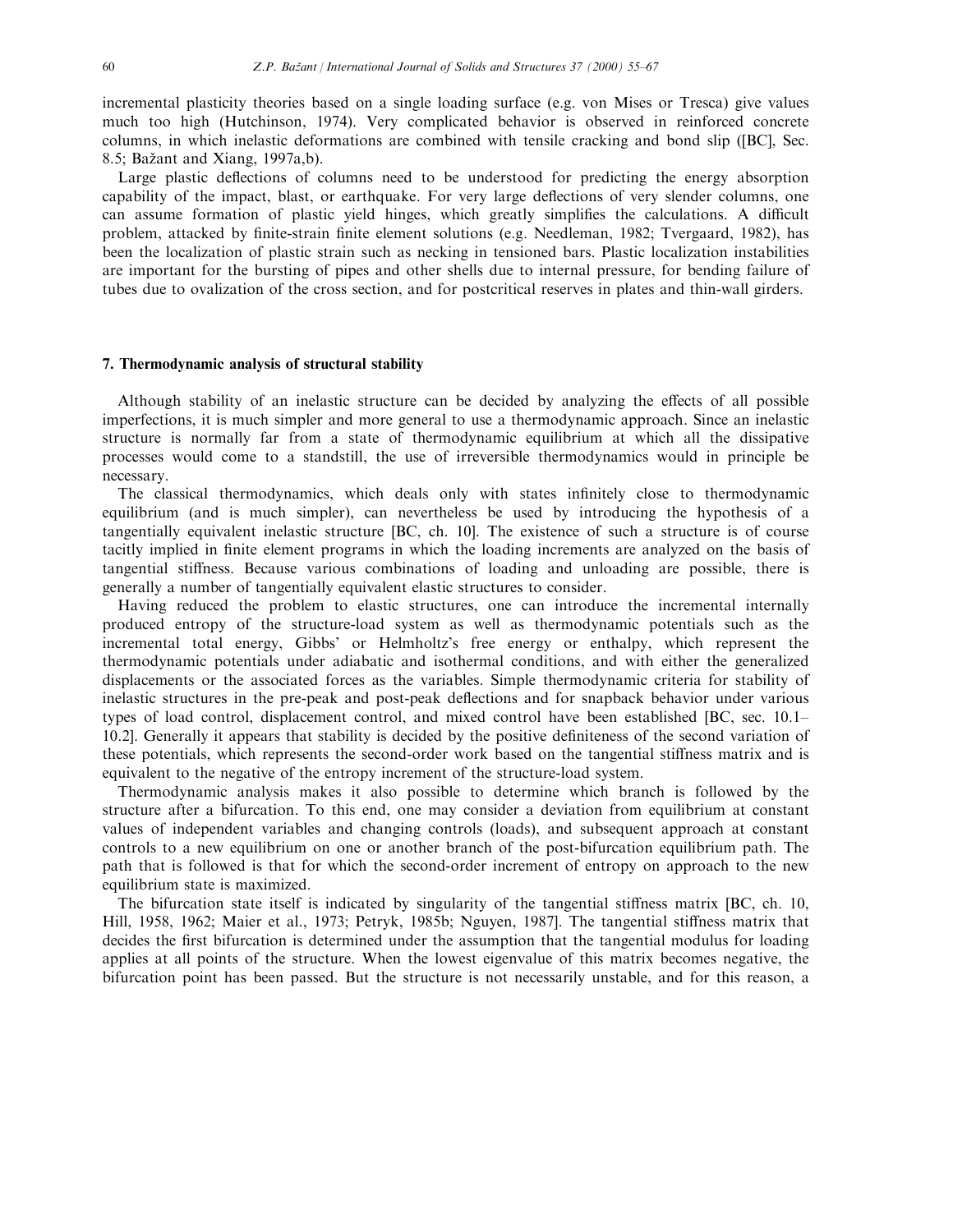bifurcation state can be missed in a finite element program if the tangential stiffness matrix is not calculated and checked (de Borst, 1987, 1988a,b).

More complicated behavior is encountered when phenomena such as friction or damage cause the tangential stiness matrix to be non-symmetric. Singularity of that matrix decides bifurcation, however, stability is decided strictly by the symmetric part of the stiffness matrix, whose eigenvalue is known to be smaller or equal to the lowest eigenvalue of the non-symmetric matrix (Bromwich theorem; [BC] Sec. 10.4).

Stability analysis of load cycles in an elasto-plastic material provides important restrictions for the constitutive laws. It turns out that, in frictional materials, a non-associated flow rule does not necessarily cause instability. This can be analyzed on the basis of the so-called frictionally-blocked second-order energy density [BC, sec. 10.7], which generalizes previous Mandel's (1964) example.

#### 8. Damage localization instabilities

Localization of damage is a favored mechanism of failure of inelastic structures whose material exhibits strain-softening damage. Such damage is described by stress-strain relations that exhibit a postpeak descent of stress at increasing strain (Bažant 1986, 1994; Bažant and Chen 1997; Bažant and Planas, 1998), and in general a loss of positive definiteness of the tangential stiffness matrix of the material. Stress-strain relations of this kind have been used empirically for concrete since the 1950's. However, mechanicians who understood the implications for stability regarded all studies of strainsoftening damage for several decades with contempt until it was realized that the concept of strain softening can be put on a sound basis by introducing a characteristic length of the material. Curiously, the continuum damage mechanics escaped such contempt despite the absence of material length, perhaps because its strain-softening features were hidden in a separate damage variable while the `true' stress exhibited no strain softening. In absence of a characteristic length, the material cannot propagate waves (loading waves, not unloading ones), the dynamic boundary value problem becomes ill-posed, and the partial differential equation changes its type from hyperbolic to elliptic (Hadamard 1903). There were intense polemics on these questions until about 1985.

Strictly mathematically, the concept of strain softening does make sense even without the material length. Unique exact solutions to some wave propagation problems have been given [BC, sec. 13.1]. However, they exhibit physically unacceptable features. The dynamic problem is ill-posed, and as soon as postpeak strain softening is triggered, the damage instantly localizes into a zone of measure 0 (a point, a line, a surface, with zero volume). Thus, the structure is indicated to fail with a zero energy dissipation.

The onset of strain softening, however, can generally be analyzed without introducing the material length. Such analysis was pioneered by Rudnicki and Rice (1975) and Rice (1976), who solved the effect of the geometrically nonlinear features of finite strain on localization of (nonsoftening) plastic strain into an infinite layer of arbitrary thickness within an infinite body. A similar approach to the onset of localization (or bifurcation) has later been pursued for softening materials (in which case the finite strain features become unimportant if the softening is steep). The bifurcation is indicated by the singularity of the so-called acoustic tensor of the material when the orientation of the localization layer is fixed, or the singularity of the tangential stiffness tensor of the material when the orientation is arbitrary (e.g. Rizzi et al., 1995). Localizations can also be triggered by a lack of normality of plastic flow in the case of non-associated flow rule (de Borst, 1988a; Leroy and Ortiz, 1989). In the case of infinite body, the bifurcation condition represents also the stability limit, but for a finite body the thickness of the localization layer becomes important for stability, and stability is lost later. This was shown first for a strain softening bar (Bažant, 1976) and later for a layer of finite thickness in a finite body. The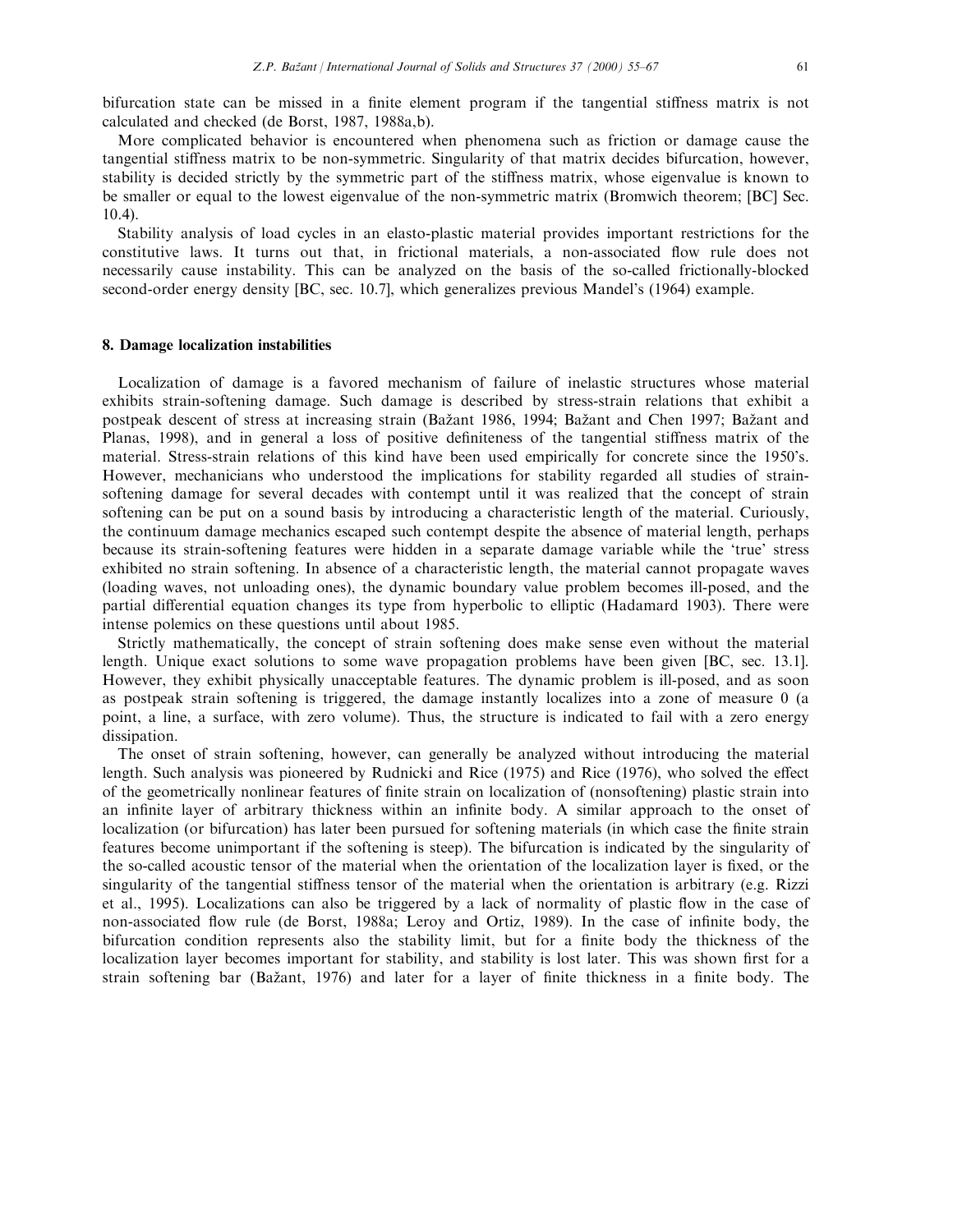conditions for bifurcation and for the loss of stability have also been analytically formulated for ellipsoidal localization domains, on the basis of Eshelby's theorem [BC, sec. 13.4]. Dynamic bifurcations with localization have been shown to occur under seismic loading in concrete structures (Bažant and Jirasek, 1996)

Strain-softening constitutive relations as an approximation to distributed cracking in reinforced concrete structures have been introduced into finite element analysis by Rashid (1968), Murray and others. Such computational approaches have, however, been shown unobjective with respect to the choice of the mesh size and geometry (exhibiting incorrect convergence on mesh refinement) [BC, ch. 10, Bažant, 1976].

The realization that objectivity of finite element calculations necessitates introducing a characteristic length of the material led first to the formulation of the crack band model (Bažant, 1976; Bažant and Cedolin, 1979; Bažant and Oh, 1983), and then to transplanting the non-local concept from elasticity (Eringen, 1965) into the analysis of strain-softening damage (Bažant et al., 1984). The crack band model, and to a lesser extent the non-local damage model, have undergone many refinements (e.g. Cervenka, 1998) and have found wide practical applications, especially in the analysis of concrete structures and geotechnical excavations. However, the nonlocal model often requires inconveniently small finite elements, and to deal with such cases finite elements with embedded discontinuities (either an embedded band with strain discontinuity or an embedded line with displacement discontinuity) were introduced (Ortiz et al., 1987; Belytschko et al., 1988; see the comparative study by Jirásek, 1998). As an approximation to the nonlocal averaging integral, which seems to have some computational advantages, a second-gradient model for strain softening has been proposed [BC, eq. 13.10.25]. Its effective form solves the nonlocal strain from the local strain from a system of separate Helmholtz partial differential equation (Peerlings et al., 1996). Intricate slip localization instabilities have been found in velocity dependent friction (Rice and Ruina, 1982)

#### 9. Stability problems of fracture propagation

Fracture mechanics presents numerous stability problems, especially when different crack tips interact. In the case of a single crack tip, the limit of stability of crack propagation is reached when the curve of the energy release rate at constant load versus crack length becomes tangent to the R-curve of the material. For some fracture geometries, and for a sufficiently large structure size, crack propagation can lead to snapback instability of the structure. In the case of the cohesive crack model, the stability limit is given in terms of a certain integral equation over the length of the cohesive zone (Bažant and Planas, 1998; Bažant and Li, 1995). Simultaneous growth of many cracks typically leads to bifurcations as well as stability loss, which can be analyzed on the basis of the tangential stiffness matrix expressed in terms of the partial derivatives of the stress intensity factor of each crack tip with respect to the length of every crack in the structure.

Often it is found that, in a homogeneous body, simultaneous propagation of several crack tips does not represent the stable path of the system. Rather, the fracture growth localizes into a single crack and the other cracks stop growing or start unloading. An important example of such behavior are parallel cracks caused by cooling or drying shrinkage in porous materials. The result is that when the parallel cracks reach a certain depth, every other crack stops growing and the intermediate ones propagate further until again every other crack stops growing, etc. In this manner, stability considerations govern the spacing of open parallel cracks. The problem is of interest for the pavements of runways and highways (Li et al., 1995), in geology for the interpretation of drying cracks in mud or cooling cracks in ancient lava flows, etc. [BC] Ch. 12; (Parker, 1999).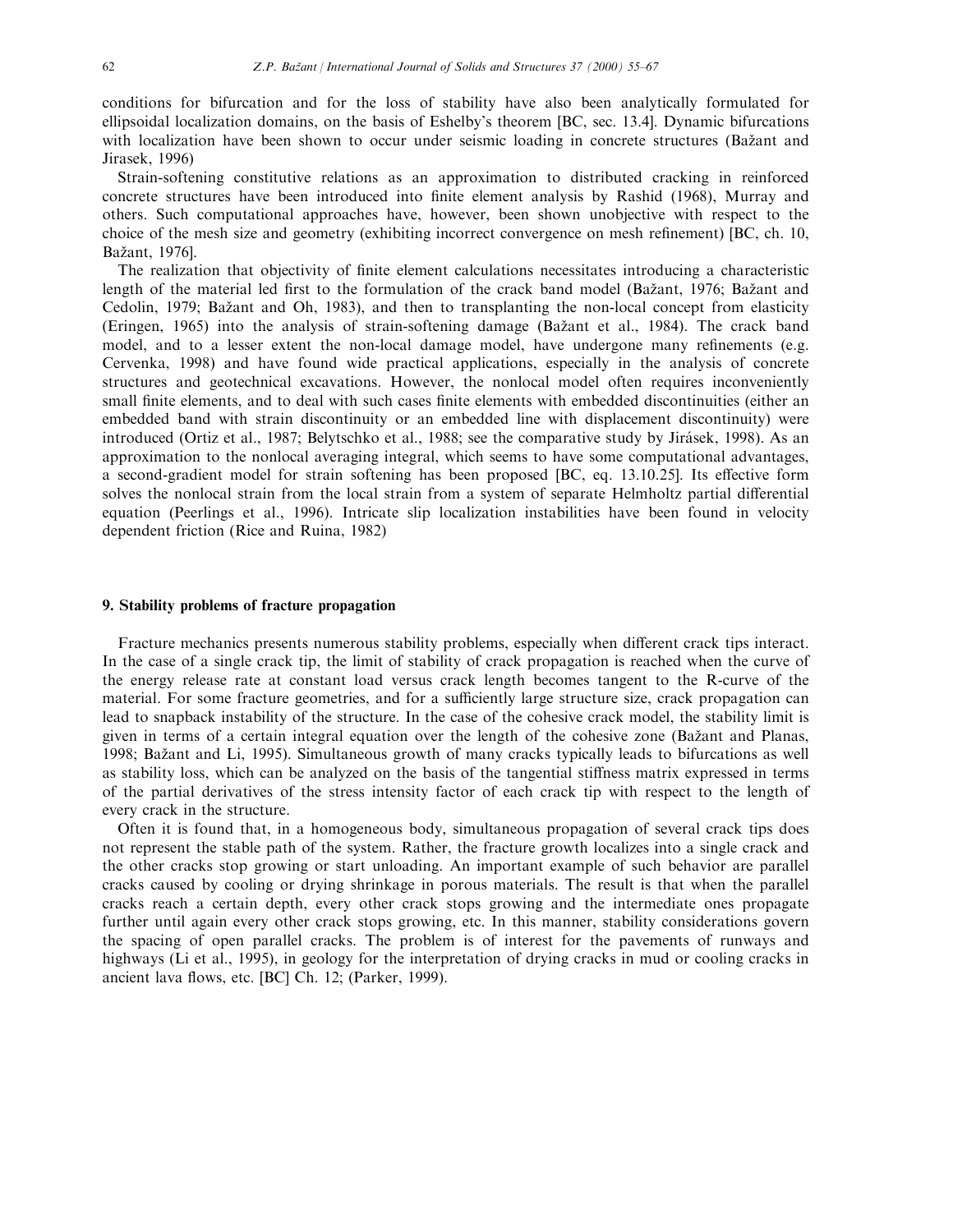## 10. Finite strain aspects of stability in three dimensions

To determine the tangential stiffness matrix and the critical state, the potential energy must be expressed correctly up to the quadratic terms in displacements. This means that the finite strain tensor must be expressed correctly up to the second-order terms. However, there are many types of finite strain measure which have different second-order terms (e.g. Green's Lagragian, Biot's, Hencky's, etc.). For each of them, the incremental equations of equilibrium, the tangential stiffness matrix and the critical loads are given by differently looking expressions. This fact has caused a long lasting confusion in the stability theory of three-dimensional bodies. A number of different theories which apparently were giving very different results were proposed by Southwell (1914), Biezeno and Hencky (1928), Trefftz (1933), Pearson, Hill (1958), Haringx (1942), Neuber (1943) and others.

This zoo of formulations led to controversies. It transpired, however, that all these theories are equivalent (Bažant, 1971) [BC, ch. 11] because the constitutive relations, and thus the tangential stiffness moduli of the material, are different, with different moduli values for theories associated with different quadratic components of the finite strain tensor. Simple relations between the tangential elastic moduli for different theories have been established. In this manner, it was for example shown that Engesser's and Haringx's formulae for shear buckling of columns are not in contradiction but in fact identical (although the shear modulus must of course be measured for each formula in a different manner).

The aforementioned problem does not arise for beams, plates and shells without shear because in those cases the second-order part of the finite strain tensor depends only on the rotations of the cross sections, in which there is no ambiguity.

Finite strain theory is needed to solve three-dimensional internal buckling of solids, surface buckling, buckling of thick columns and thick tubes, bulging of compressed bars, etc. The critical loads for these buckling modes are generally of the same order of magnitude as the tangential stiffness moduli of the material. This means that such instabilities can occur only in materials that exhibit a high degree of orthotropy, with a low shear stiffness, a condition that can arise as a result of material damage (especially oriented cracking), fibrous microstructure or latticed microstructure (e.g. built-up latticed columns). In compressed fiber composites, the three-dimensional instability gives rise to propagation of kink bands, which control compression strength (Rosen, 1965; Budiansky, 1983; Budiansky et al., 1997; Fleck, 1997; Bažant et al., 1999).

#### 11. Buckling of viscoelastic and viscoplastic structures

Time dependence of material behavior, that is viscoelasticity or viscoplasticity, may lead to instabilities that develop not suddenly but over a long period of time. If the material is linearly viscoelastic and is a solid, a slender structure possesses a long-time critical load, which is the load that must be reached or surpassed for an infinitesimal imperfection to lead to a finite deflection in infinite time. The long-time buckling problem may be solved by replacing the elastic moduli in the elastic formulation by the corresponding viscoelastic operator, which may be of rate type or integral type (Freudenthal, 1950, 1952). The long-time critical load, however, need not be important for design. Important is the time to reach, for given imperfections, the maximum tolerable deflection or stress due to buckling. This time must exceed the design life time.

When the material is viscoplastic, there exists, in contrast to viscoelastic materials, a finite critical time at which the deflection triggered by an infinitely small imperfection becomes finite (Hoff, 1958). The critical time for viscoplastic buckling of metals controls the temperature to which various mechanical parts of heat engines can be exposed, determine the demands for insulation of steel structures against fire, etc. Considerable complications arise in the analysis of long-time buckling of concrete structures,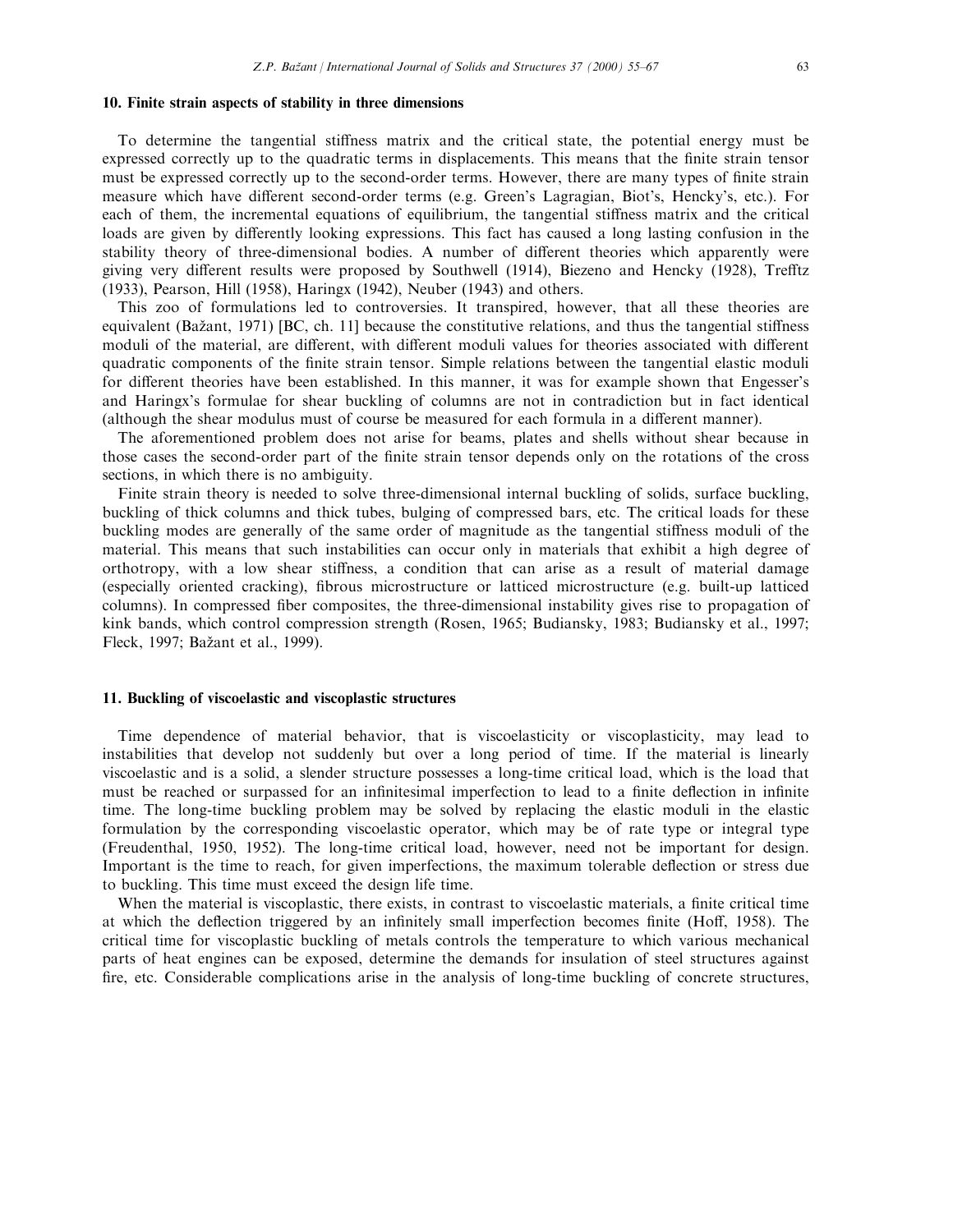due to chemically induced long-time aging of the material as well as distributed cracking and its gradual spread with time [BC, ch. 9]. Long time buckling is particularly important for thin shell concrete roofs.

#### 12. Concluding comments

Stability of elastic structures appears to be reasonably well understood at present although many refinements are still needed and some basic advances may still be expected. The greatest challenge and opportunity probably lies in stability analysis of damage and fracture, and its interaction with geometrical nonlinearity of deformation. Coupled problems, in which structural stability analysis interfaces with chemical processes in materials, hygrothermal effects and various types of long-time degradation will no doubt play an increasingly important role. So will the probabilistic treatment of safety against the loss of stability or excessive deflection (Bolotin,  $1969$ )  $-$  a subject that has also seen considerable advances but lies beyond the scope of this survey.

#### Acknowledgements

Partial financial support under grants from ONR (N00014-91-J-1109, monitored by Y.D.S. Rajapakse) and NSF (CMS-9713944, monitored by K. Chong) is gratefully acknowledged.

#### References

- Almroth, B.O., Holmes, A.M.C., Brush, D.O., 1964. An experimental study of the buckling of cylinders under axial compression. Exp. Mech. 4, 263.
- Bažant, Z.P., 1971. A correlation study of incremental deformations and stability of continuous bodies. Journal of Applied Mechanics, Trans. ASME 38, 919-928.
- Bažant, Z.P., 1976. Instability, ductility, and size effect in strain-softening concrete. J. Engng. Mech. Div., Am. Soc. Civil Engrs., 102, EM2, 331-344; disc. 103, 357-358, 775-777, 104, 501-502.
- Bažant, Z.P., 1986. Mechanics of distributed cracking. Appl. Mech. Reviews ASME 39, 675–705.
- Bažant, Z.P., 1994. Nonlocal damage theory based on micromechanics of crack interactions. J. of Engrg. Mech., ASCE 120 (3), 593-617. Addendum and Errata 120, 1401-02.
- Bažant, Z.P., 1988. Stable states and paths of structures with plasticity or damage. J. of Eng. Mech. ASCE 114 (12), 2013-2034.

Bažant, Z.P., Belytschko, T.B., Chang, T.-P., 1984. Continuum model for strain softening. J. of Engng Mechanics ASCE 110 (12), 1666±1692.

- Bažant, Z.P., Li, Y.-N., 1995. Stability of cohesive crack model: Part I Energy principles. Trans. ASME, J. of Applied Mechanics 62 (Dec.), 959-964.
- Bažant, Z.P., Planas, J., 1998. Fracture and size effect in concrete and other quasibrittle materials. CRC Press, Boca Raton, Florida, and London.
- Bažant, Z.P., Cedolin, L., 1979. Blunt crack propagation in finite element analysis. J. of the Engng. Mech. Div., Proc. ASCE 105, 297±315.
- Bažant, Z.P., Cedolin, L., 1991. Stability of Structures: Elastic, Inelastic, Fracture and Damage Theories. Oxford University Press, New York.
- Bažant, Z.P., Chen, E.-P., 1997. Scaling of structural failure. Applied Mechanics Reviews ASME 50 (10), 593-627.
- Bažant, Z.P., Jirásek, M., 1996. Softening-induced dynamic localization instability: seismic damage in frames. ASCE J. of Engrg. Mechanics 122 (12), 1149-1158.
- Bažant. Z.P., Kim, J.-J.H., Daniel, I.M., Becq-Giraudon, E., 1999. Size effect on compression strength of fiber composites failing by kink band propagation. Int. J. of Fracture  $95(1-4)$ ,  $103-141$ .
- Bažant, Z.P., Oh, B.H., 1983. Crack band theory for fracture of concrete. Materials and Structures (RILEM, Paris) 16, 155-177.
- Bažant, Z.P., Xiang, Y., 1997a. Inelastic buckling of concrete column in braced frame. J. of Structural Engrg. ASCE 123 (5), 634– 642.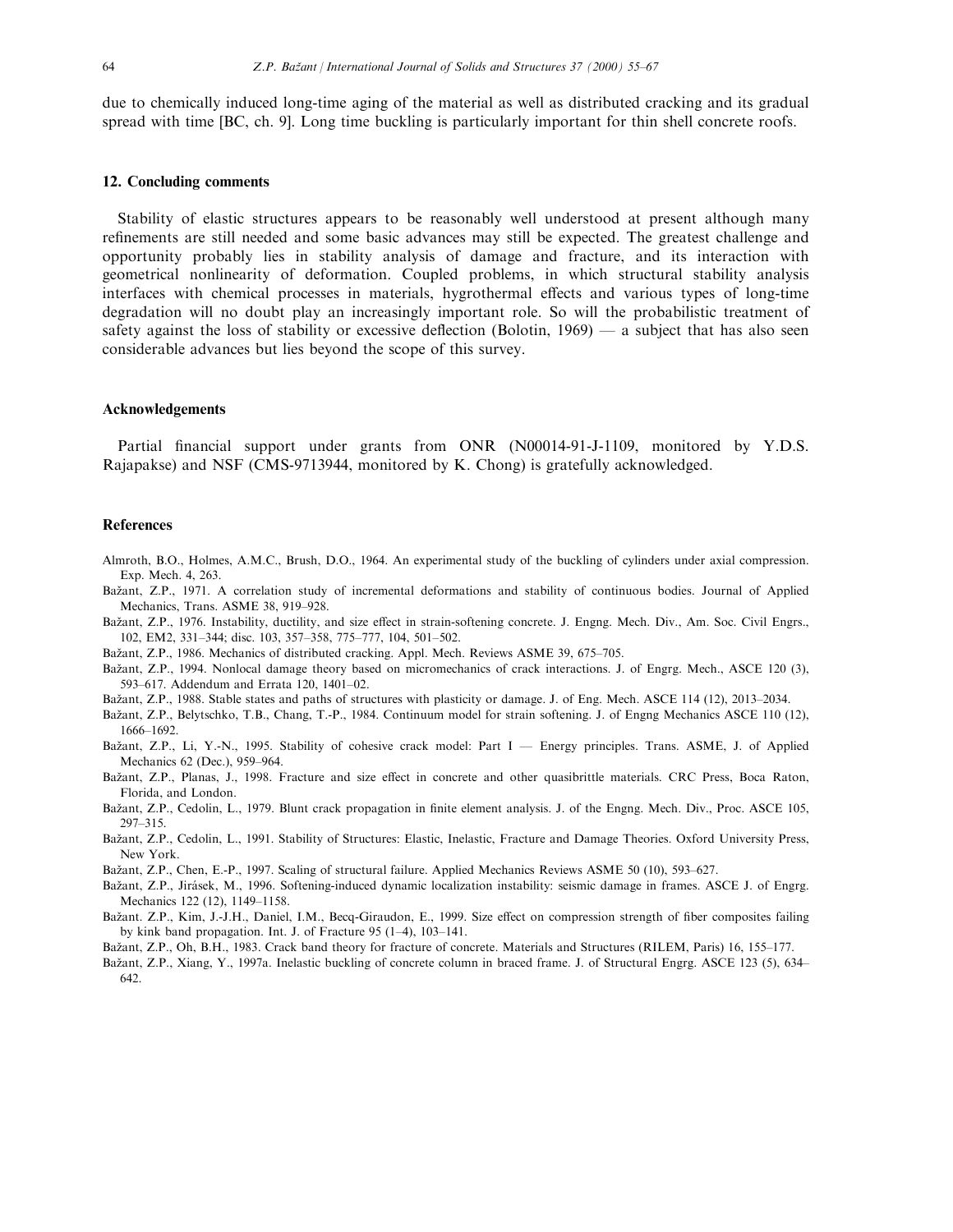- Bažant, Z.P., Xiang, Y., 1997b. Postcritical imperfection-sensitive buckling and optimal bracing of large regular frames. J. of Structural Engrg. ASCE 123 (4), 513-522.
- Belytschko, T., Fish, J., Engelmann, B.E., 1988. A finite element method with embedded localization zones. Computer Meths. in Appl. Math. & Engrg. 70, 59-89.
- Biezeno, C.B., and Hencky, H. (1928). On the general theory of elastic stability, Koninklijke Akademie van Wettenschappen te Amsterdam, Proceedings of the Section of Sciences, vol. 31 1928, pp. 569-92 (Meetings Dec. 1927, Jan. 1928), and vol. 32, 1929, pp. 444-56 (April 1929 Meeting).
- de Borst, R., 1987. Computation of post-bifurcation and post-failure behavior of strain-softening solids. Computers and Structures 25, 211±224.
- de Borst, R., 1988a. Bifurcations in finite element models with a nonassociated flow law. Int. J. Numer. Analytical Meth. in Geomechanics 12, 99-116.
- de Borst, R., 1988b. Numerical methods for bifurcation analysis in geomechanics. In: Ingenieur-Archiv. Springer-Verlag, Berlin.
- Bolotin, V., 1969. Statistical methods in structural mechanics. (transl. from Russian), chapter 4. HoldenDay, San Francisco.
- Budiansky, B., 1983. Micromechanics. Computers and Structures 16 (No. 1–4), 3–12.
- Budiansky, B., Fleck, N.A., Amazigo, J.C., 1997. On compression kink band propagation. In: Report MECH 305. Harvard University, Cambridge (also: submitted to J. Mech. Phys. Solids).
- Budiansky, B., Hutchinson, J.W., 1964. Dynamic buckling of imperfection-sensitive structures. In: Proc. 12th Int. Cong. Appl. Mech., pp. 636–651 (held in Munich).
- Budiansky, B., Hutchinson, J.W., 1972. Buckling of circular cylindrical shells under axial compression. In: Contributions to the theory of aircraft structures. Delft University Press, Netherlands, pp. 239-260.
- Cervenka, V., 1998. Applied brittle analysis of concrete structures. In: Mihashi, H., Rokugo, K. (Eds.), Fracture Mechanics of Concrete Structures (Proc. 5th Int. Conf. FraMCoS-5, Gifu, Japan), vol. 4. postconf. Aedificatio Publ., Freiburg, Germany, pp. 1107±1116.
- Chwalla, E., 1928. Die Stabilität zentrisch und exzentrisch gedrückter Stäbe aus Baustahl, Part IIa. Sitzungsberichte der Akademie der Wissenschaften, Wien, p. 469.
- Crandall, S.H., 1995. The effect of damping on the stability of gyroscopic pendulums. Zeitschrift für angewandte Mathematik und Mechanik (ZAMM) 46, S762-S780.
- Donnell, L.H., 1934. A new theory for the buckling of thin cylinders under axial compression and bending. Trans. ASME 56, 795-806.
- Engesser, F., 1889. Die Knickfestigkeit gerader Stäbe. Z. Architekten und Ing. Vereins zu Hannover 35, 455.
- Engesser, F., 1895. Über Knickfragen, Schweizerische Bauzeitung 26, 24–26.
- Engesser, F., 1899. Über die Knickfestigkeit gerader Stäbe, Zeitschrift für Architektur und Ingenieurwesen, vol. 35.
- Eringen, A.C., 1965. Theory of micropolar continuum. In: Proc., Ninth Midwestern Mechanics Conference. Univ. of Wisconsin, Madison, pp.  $23-40$ .
- Euler, L., 1744. Methodus Inveniendi Lineas Curvas Maximi Minimive Porprietate Gaudentes (Appendix, De Curvis Elasticis). Marcum Michaelem Bosquet, Lausanne.
- Fleck, N.A., 1997. Compressive failure of fiber composites. Advances in Applied Mechanlcs 33, 43–117.
- Föppl, A., 1907. Vorlesungen über technische Mechanik (in six volumes), vol. 5. Druck und Verlag von B.G. Teubner, Leipzig, p. 132.
- Freudenthal, A.M., 1950. The Inelastic Behavior of Engineering Materials and Structures. John Wiley & Sons, New York.
- Gerard, G., Becker, H., 1957. Handbook of structural stability: part I, buckling of flat plates, NACA Tech. Note No. 3781.
- Hadamard, J., 1903. Lecons sur la propagation des ondes. Chap. VI, Hermann Paris.
- Haringx, J.A., 1942. On the buckling and lateral rigidity of helical springs. In: Proc. Konink. Ned. Akad. Wet, 45, p. 533 see also Timoshenko and Gere (1961), p. 142.
- Hill, R., 1958. A general theory of uniqueness and stability in elastic-plastic solids. J. Mech. Phys. Solids 6, 236-249.
- Hill, R., 1962. Uniqueness criteria and extremum principles in self-adjoint problems of continuum mechanics. J. Mech. Phys. Solids 10, 185±194.
- Hilton, H.H., 1952. Creep collapse of viscoelastic columns with initial curvatures. J. Aero. Sci. 19, 844–846.
- Hoff, N.J. (1958). A survey of the theories of creep buckling, Proc. 3rd U.S. Nat. Congr. Appl. Mech., pp. 29–49, Providence, R.I. Hurlbrink, E., 1908. Schiffbau 9, 517.
- Hutchinson, J.W., 1974. Plastic buckling. Adv. Appl. Mech. 14, 67-144.
- James, B.W., 1935. Principal effects of axial load by moment distribution analysis of rigid structures, NACA Tech. Note No. 534.
- Jirásek, M., 1998. Embedded crack models for concrete fracture. In: de Borst, R., et al. (Eds.), Proc. Conf. on Computational Modeling of Concrete Structures (EURO-C) (held in Badgastein, Austria). Balkema, Rotterdam, pp. 291-300.
- Kirchhoff, G.R., 1859. Über das Gleichgewicht und die Bewegung eines unendlich dünnen elastischen Stabes. J. Math. (Crelle) 56, 285±313.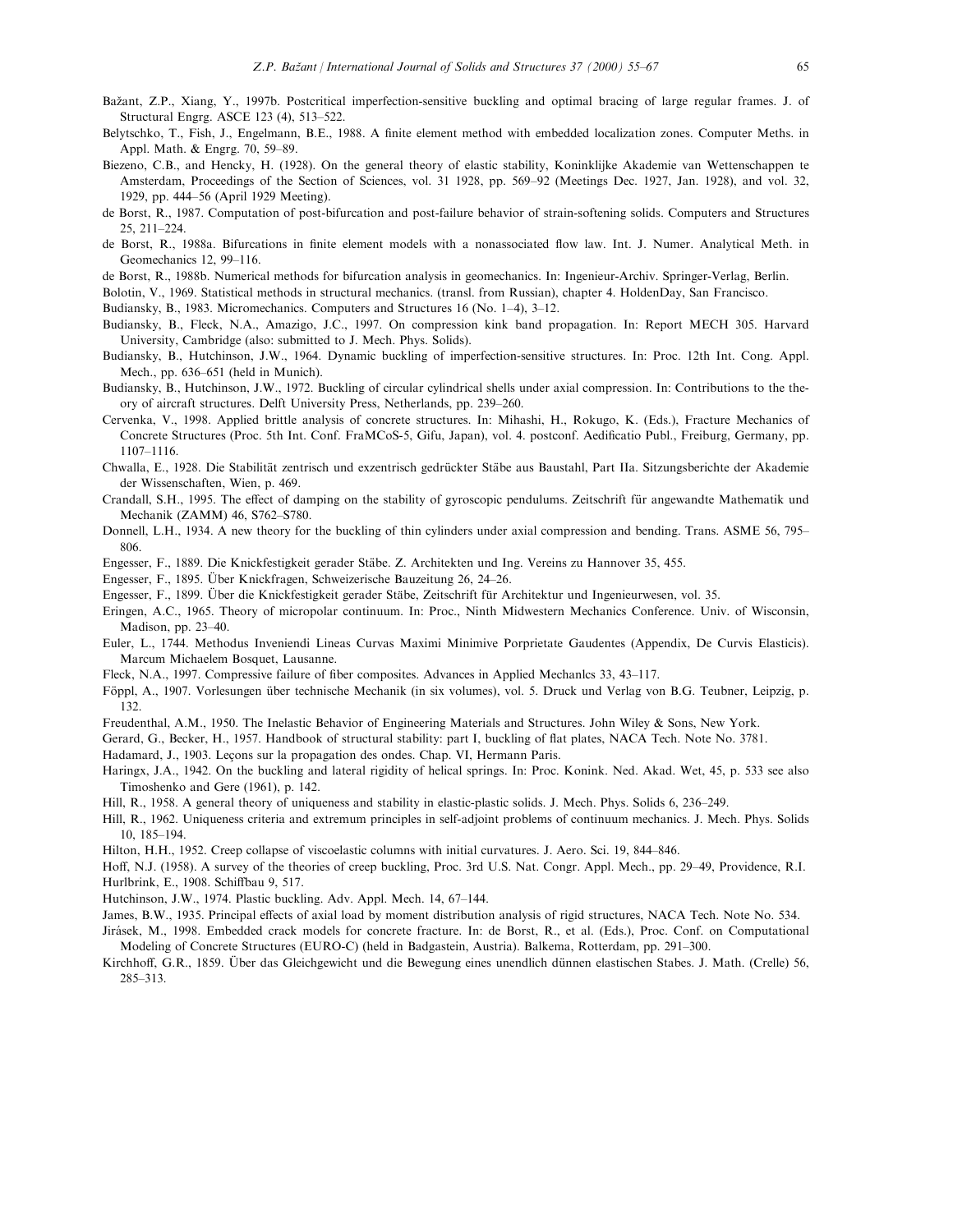Koiter, W.T., 1945. Over de stabiliteit van het elastische evenwicht. Dissertation, Delft, Holland (Translation: On the Stability of Elastic Equilibrium, NASA TT-F-10833, 1967 and AFFDL-TR-70-25, 1970).

Lagrange, J.L., 1788. Mécanique Analytique. Courier, Paris.

- Leroy, Y., Ortiz, M., 1989. Finite element analysis of strain localization in frictional materials. Int. J. Numer. Analytical Meth. in Geomechanics 13, 53-74.
- Li, Y.-N., Hong, A.N., Bažant, Z.P., 1995. Initiation of parallel cracks from surface of elastic half-plane. Int. J. of Fracture 69, 357±369.
- Liapunov, A.M., 1893. Issledovanie odnogo iz ossobenykh sluchaev zadachi ob ustoichivosti dvizhenia. Matem. Sbornik 17, 253-333 (also Liapunov's 1892 dissertation).
- Livesley, R.K., Chandler, D.B., 1956. Stability Functions for Structural Frameworks. Manchester University Press, Manchester.
- Lorenz, R., 1908. Achsensymmetrische Verzerrungen in dünnwandingen Hohlzzylindern. Zeitschrift des Vereines Deutscher Ingenieure 52 (43), 1706-1713.
- Maier, G., Zavelani, A., Dotreppe, J.C., 1973. Equilibrium branching due to flexural softening. J. Eng. Mech. (ASCE) 99 (4), 897-901.
- Mandel, J., 1964. Conditions de stabilité et postulat de Drucker. In: Kravtchenko, J., Sirieys, P.M. (Eds.), Rheology and Soil Mechanics. Springer-Verlag, Berlin, pp. 56–68.
- Moon, F.C., 1986. Chaotic Vibrations. John Wiley and Sons, New York.
- Needleman, A., 1982. A numerical study of necking in circular cylindrical bars. J. Mech. Phys. Solids 20, 111-120.
- Neuber, H., 1943. Grundlagen der elastischen Stabilität in allgemeinen Koordinaten und ihre Integration. Z. angew. Math. und Mech. (ZAMM) 23 (6), 321-330.
- Nguyen, Q.S., 1987. Bifurcation and postbifurcation analysis in plasticity and brittle fracture. J. Mech. Phys. Solids 35 (3), 303± 324.
- Nissim, 1965. Effect of linear damping on flutter speed. The Aeronautical Quarterly 16, 159–178.
- Ortiz, M., Leroy, Y., Needleman, A., 1987. A finite element method for localized failure analysis. Computer Meths. in Appl. Mech. & Engrg. 61, 189-214.
- Osgood, W.R., 1951. The effect of residual stress on column strength. In: Proc. 1st U.S. Nat. Cong. Appl. Mech, p. 415.
- Parker, A.P., 1999. Stability of arrays of multiple edge cracks. Engrg. Fracture Mechanics 62, 577–591.
- Peerlings, R.H.J., de Borst, R., Brekelmans, W., Vre, J., 1996. Gradient enhanced damage for quasibrittle materials. Int. J. of Num. Meth. in Engrg. 39, 3391-3403.
- Petryk, H., 1985b. On stability and symmetry condition in time-dependent plasticity. Arch. Mech. Stos. (Warsaw) 37 (4-5), 503-520.
- Plantema, F.J., 1966. Sandwich Construction: The Bending and Buckling of Sandwich Beams, Plates and Shells. John Wiley and Sons, New York.
- Rashid, J.R., 1968. Analysis of pre-stressed concrete vessels. Nuclear Engrg. & Design 7 (4), 334–335.
- Rayleigh, J.W.S., 1894. The Theory of Sound, vol. 1. Macmillan, New York also Dover Publications, New York, 1945.
- Rice, J.R., 1976. The localization of plastic deformation. In: Congress of Theor. and Appl. Mech, vol. 1. Delft, the Netherlands, pp. 207-220.
- Rice, J.R., Ruina, A.L., 1982. Stability of steady frictional slipping. J. of Applied Mechanics (ASME) 50, 343–349.
- Rizzi, E., Carol, I., Willam, K., 1995. Localization analysis of elastic degradation with application to scalar damage. J. of Engrg. Mech. ASCE 121 (4), 541–554.
- Rosen, B.W., 1965. Mechanics of composite strengthening. In: Fiber Composite Materials, Am. Soc. for Metals Seminar, chapter 3. American Society for Metals, Metals Park, Ohio, pp. 37-75.
- Rudnicki, J.W., Rice, J.R., 1975. Conditions for the localization of deformation in pressure-sensitive dilatant materials. J. Mech. Phys. Solids 23, 371-394.
- Semler, C., Alighanbari, H., Païdoussis, M.P., 1998. Physical explanation of the destabilizing effect of damping. J. of Applied Mechanics ASME 65, 642-648.
- Shanley, F.R., 1947. Inelastic column theory, J. Aero. Sci. 14 (5), 261-268.
- Simiu, E., Scanlan, R.H., 1986. Wind Effects on Structures: An Introduction to Wind Engineering, 2nd ed. John Wiley and Sons, New York.
- Southwell, R.V., 1914. On the general theory of elastic stability. Phil. Trans. Roy. Soc. London, Series A 213, 187-244.
- Tennyson, R.C., 1969. Buckling modes of circular cylindrical shells under axial compression. AIAA Journal 7, 1481.
- Tennyson, R.C., Chan, K.C., 1990. Buckling of imperfect sandwich cylinders under axial compression. Int. J. of Solids and Structures 26, 1017-1036.
- Thom, R., 1975. Structural Stability and Morphogenesis, translated from French by D.H. Fowler. Benjamin, Reading.
- Thompson, J.M.T., 1982. Instabilities and Catastrophes in Science and Engineering. John Wiley and Sons, Chichester, New York.
- Thompson, J.M.T., 1989. Chaotic dynamic and the Newtonian legacy. Appl. Mech. Rev. 42 (1), 15–25.
- Thompson, J.M.T., Stewart, H.B., 1986. Nonlinear Dynamics and Chaos. John Wiley and Sons, Chichester, New York.